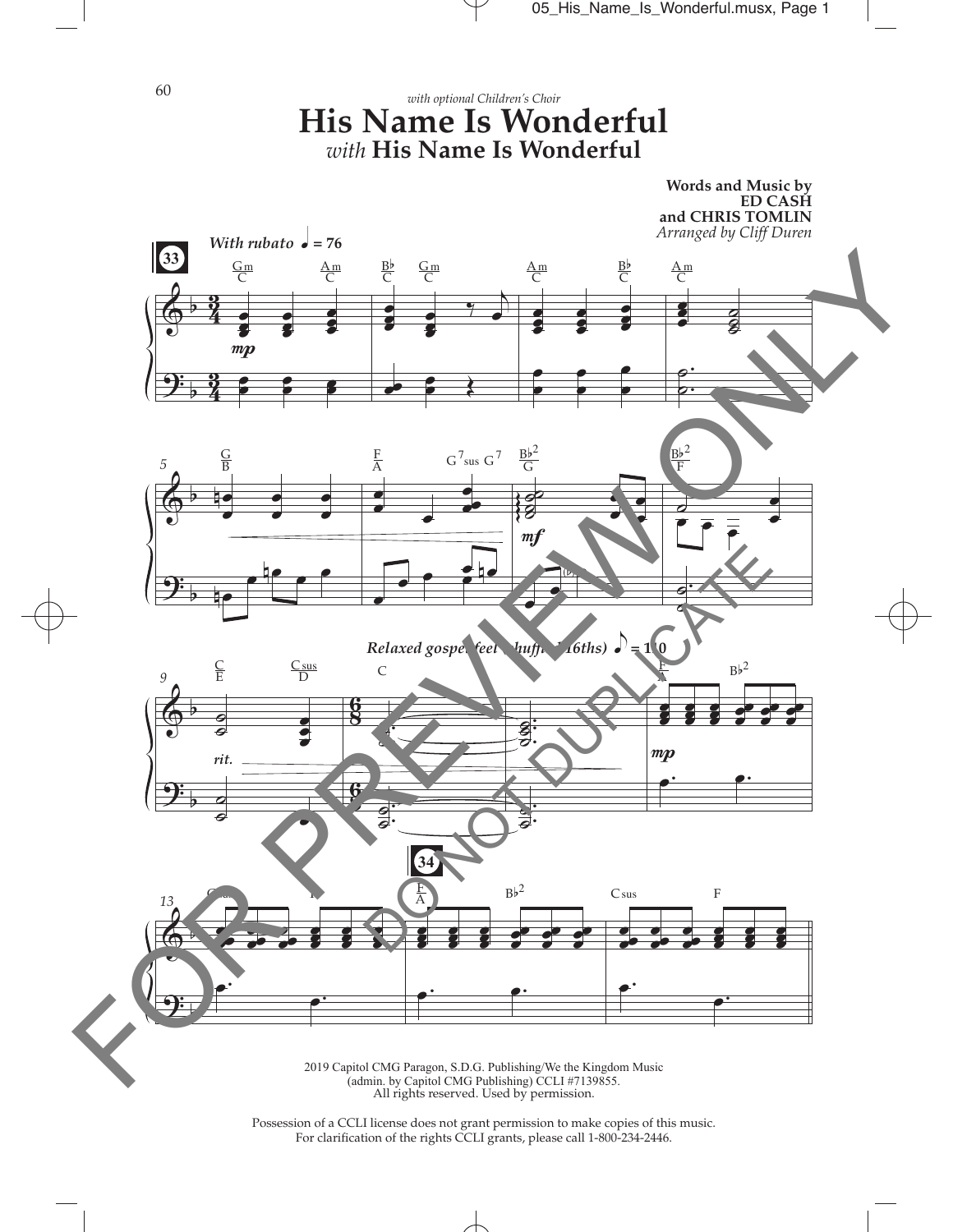

 $\overline{\phantom{a}}$ 

 $\mathcal Y$ 

61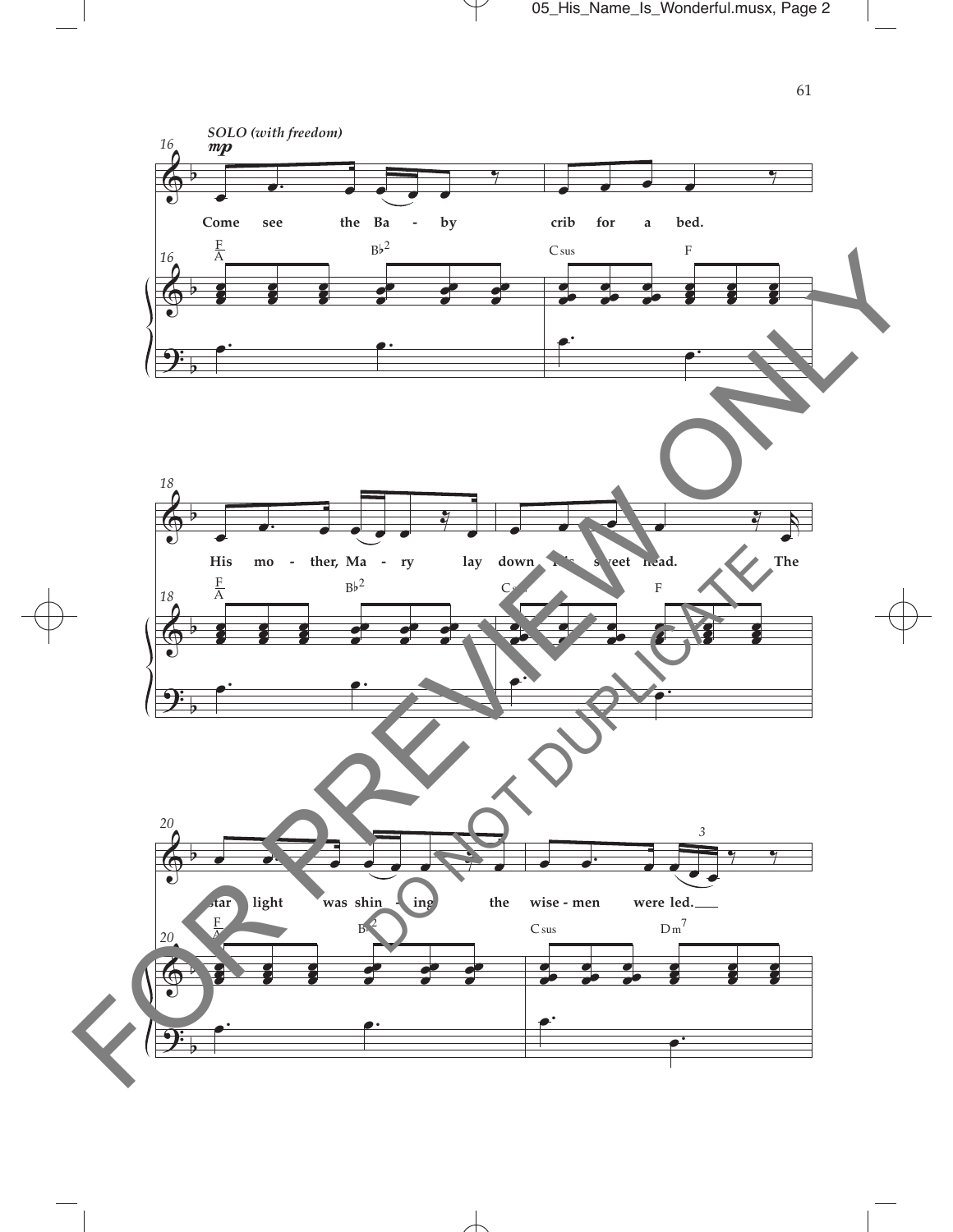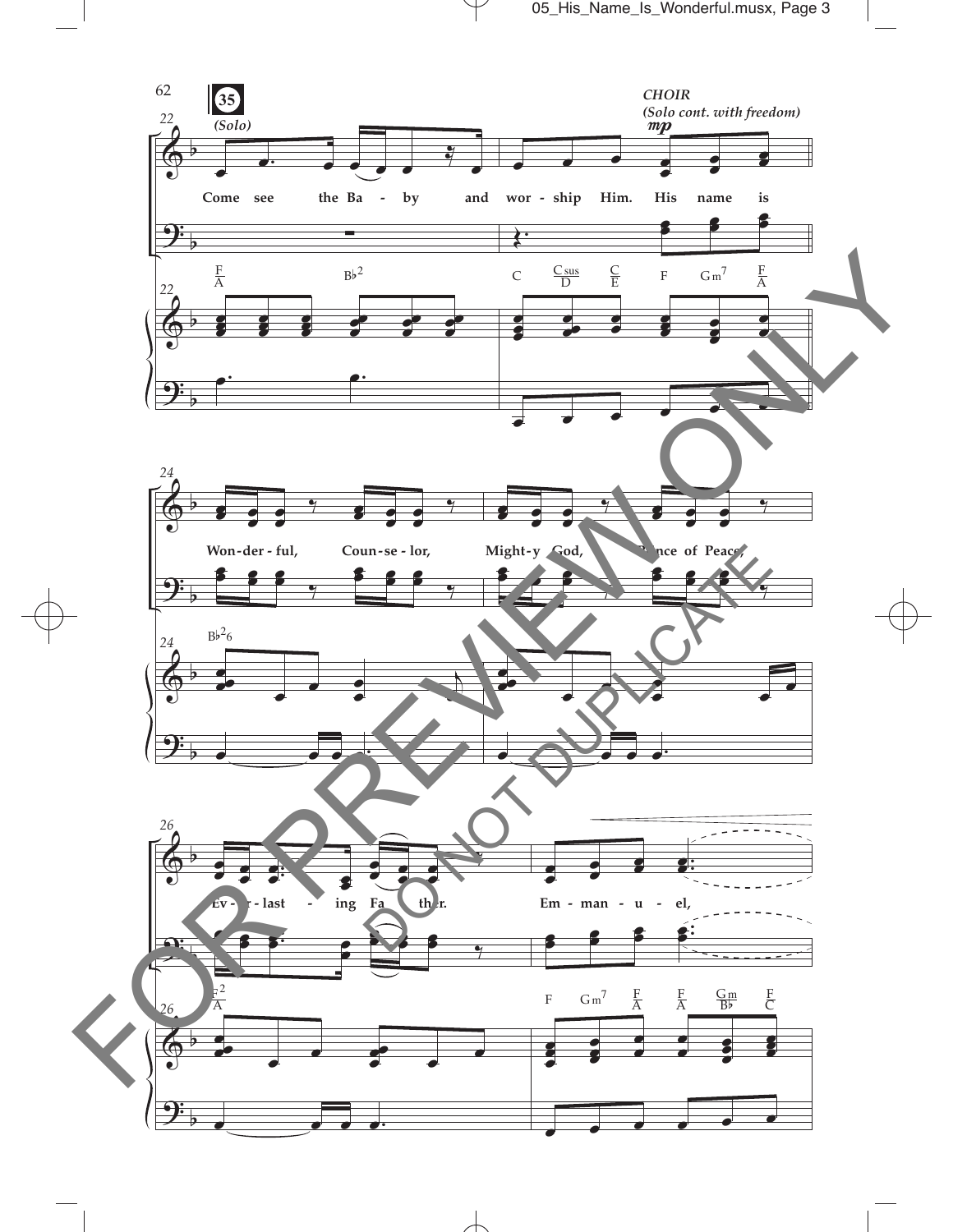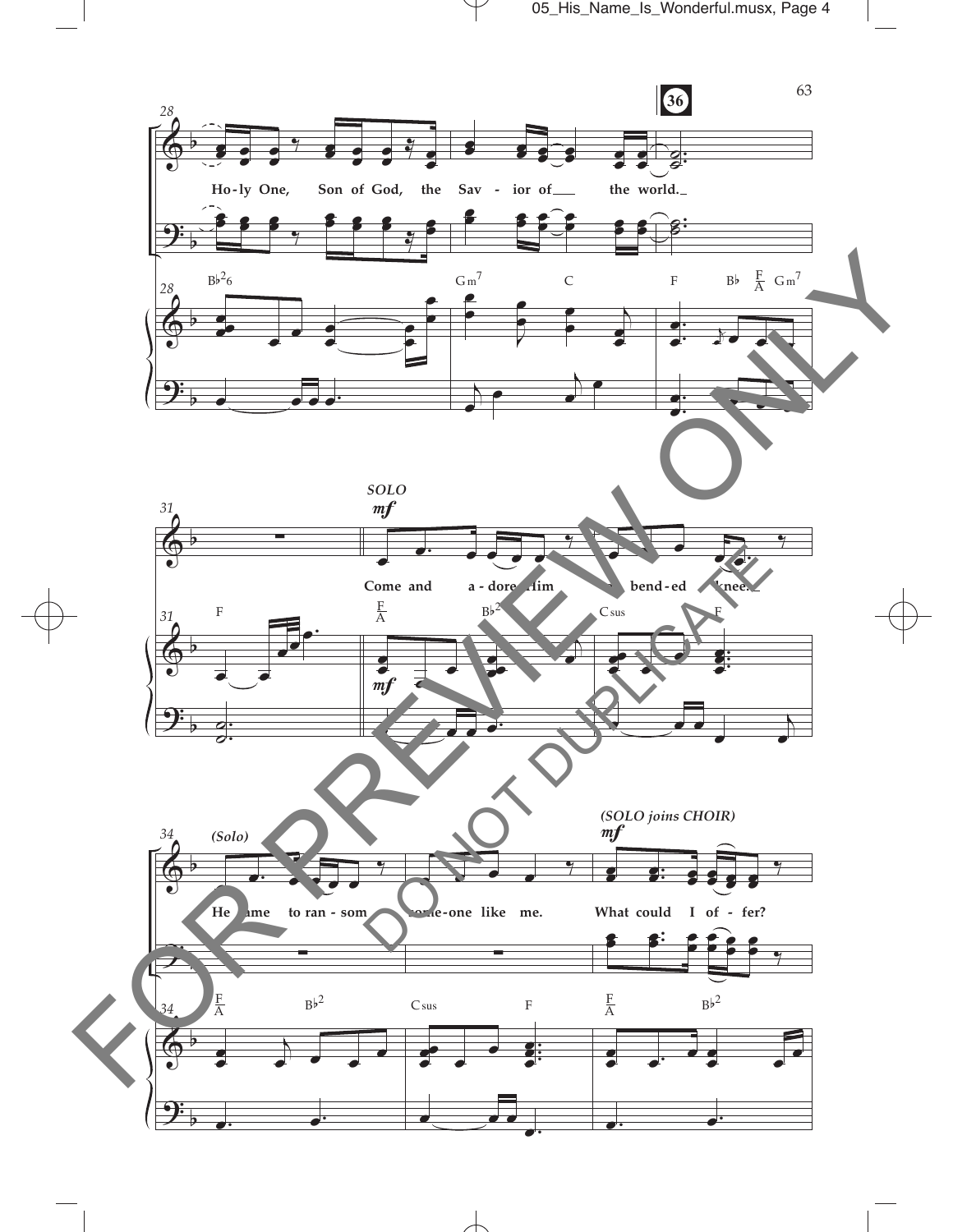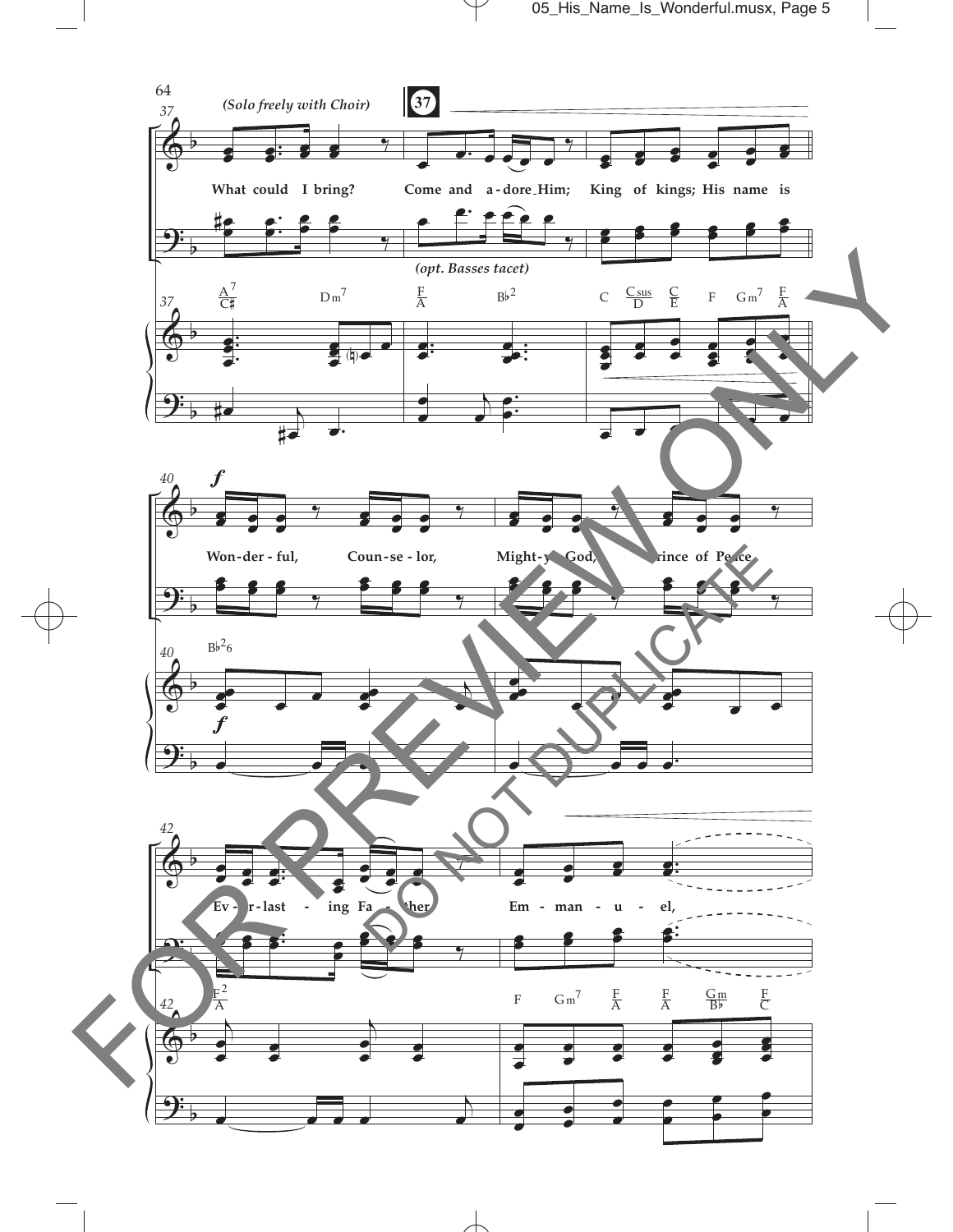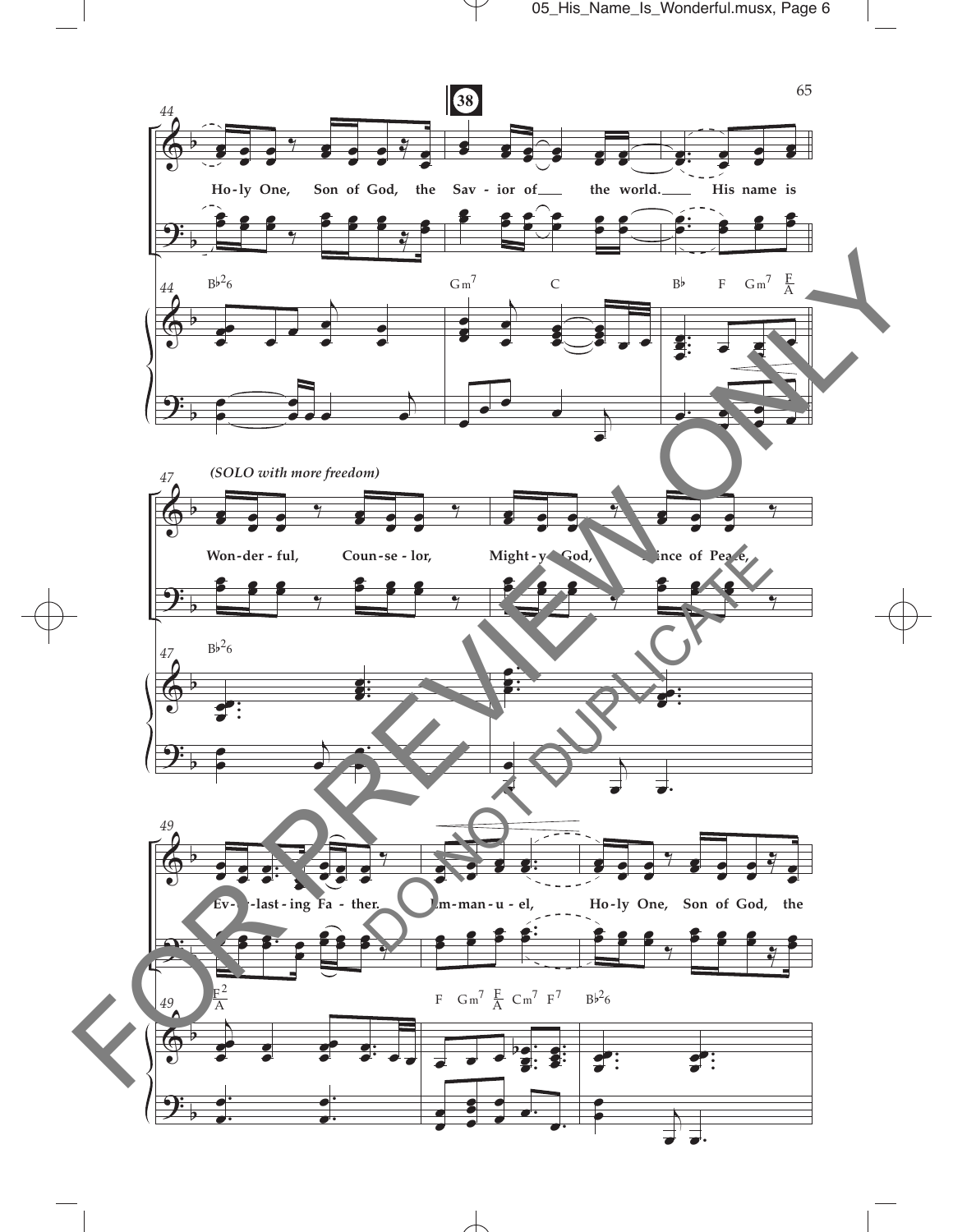

 $\mathcal Y$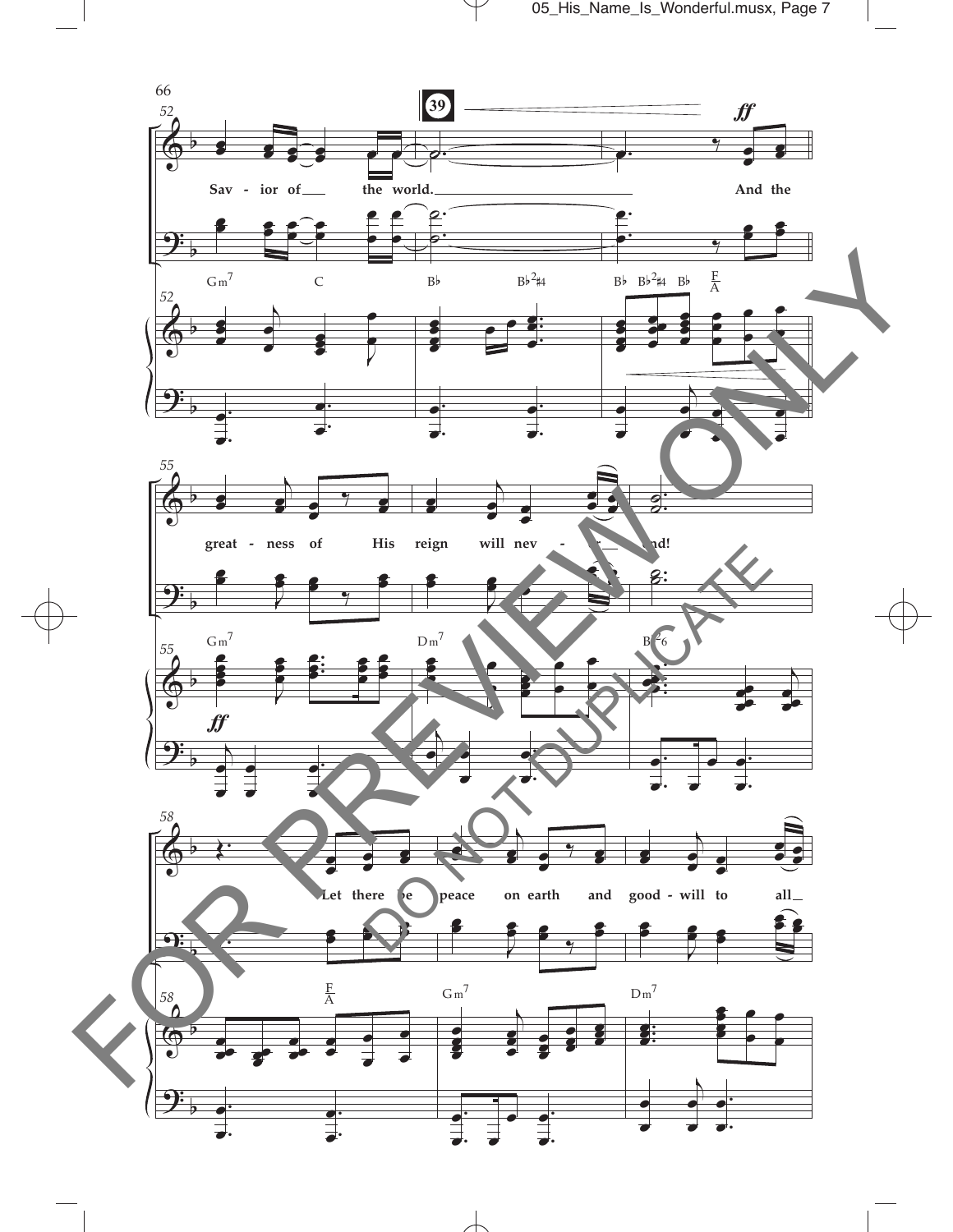05\_His\_Name\_Is\_Wonderful.musx, Page 8

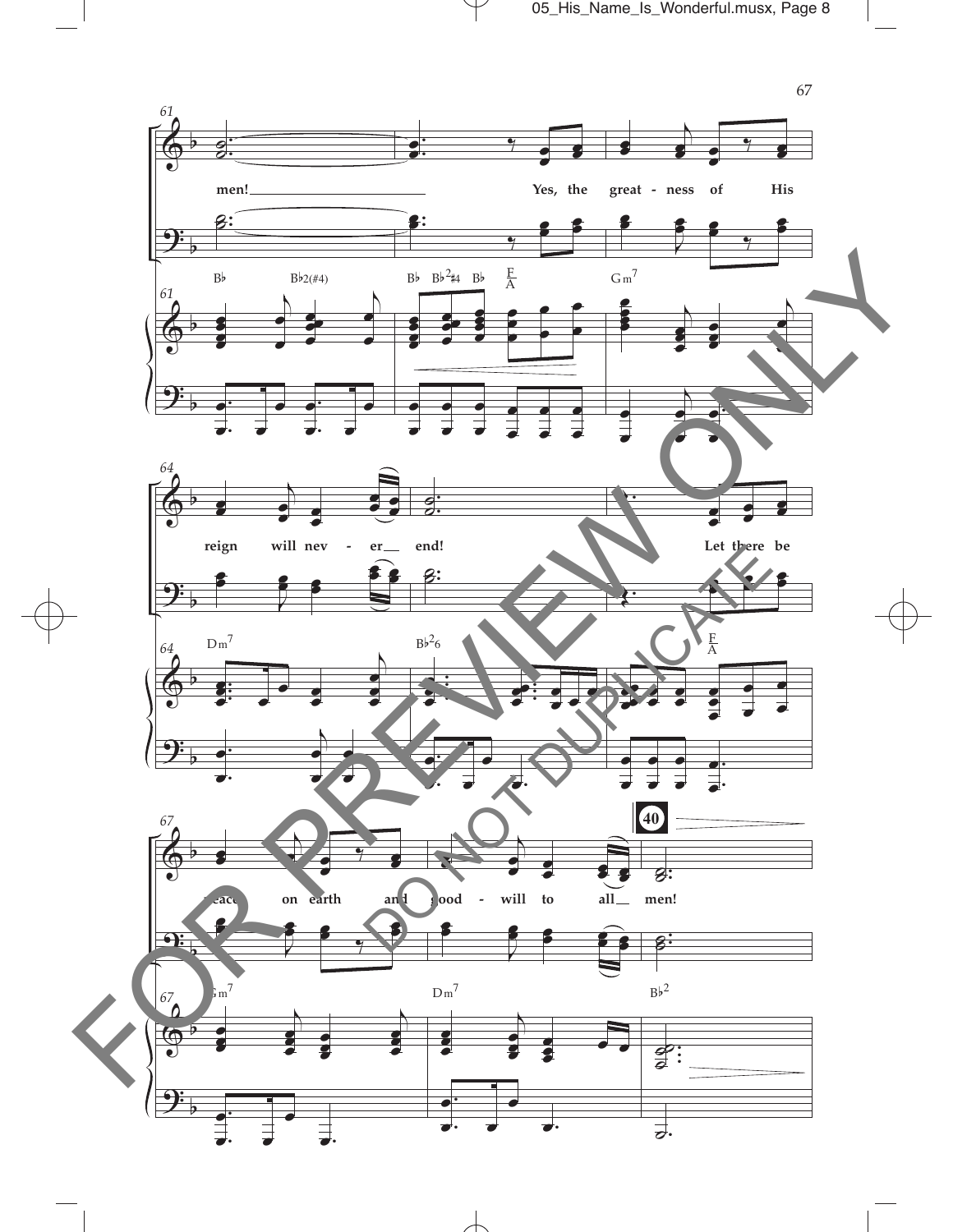

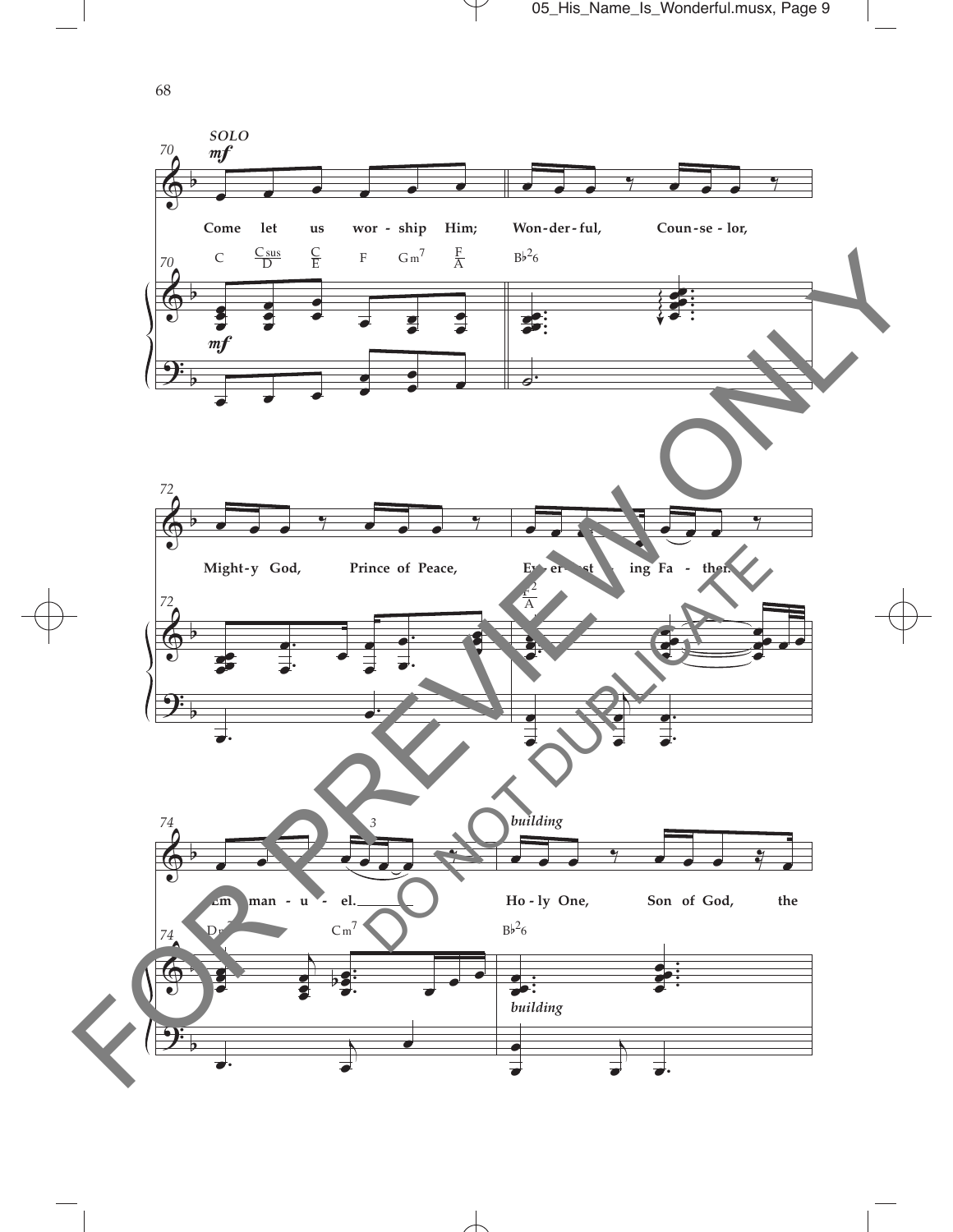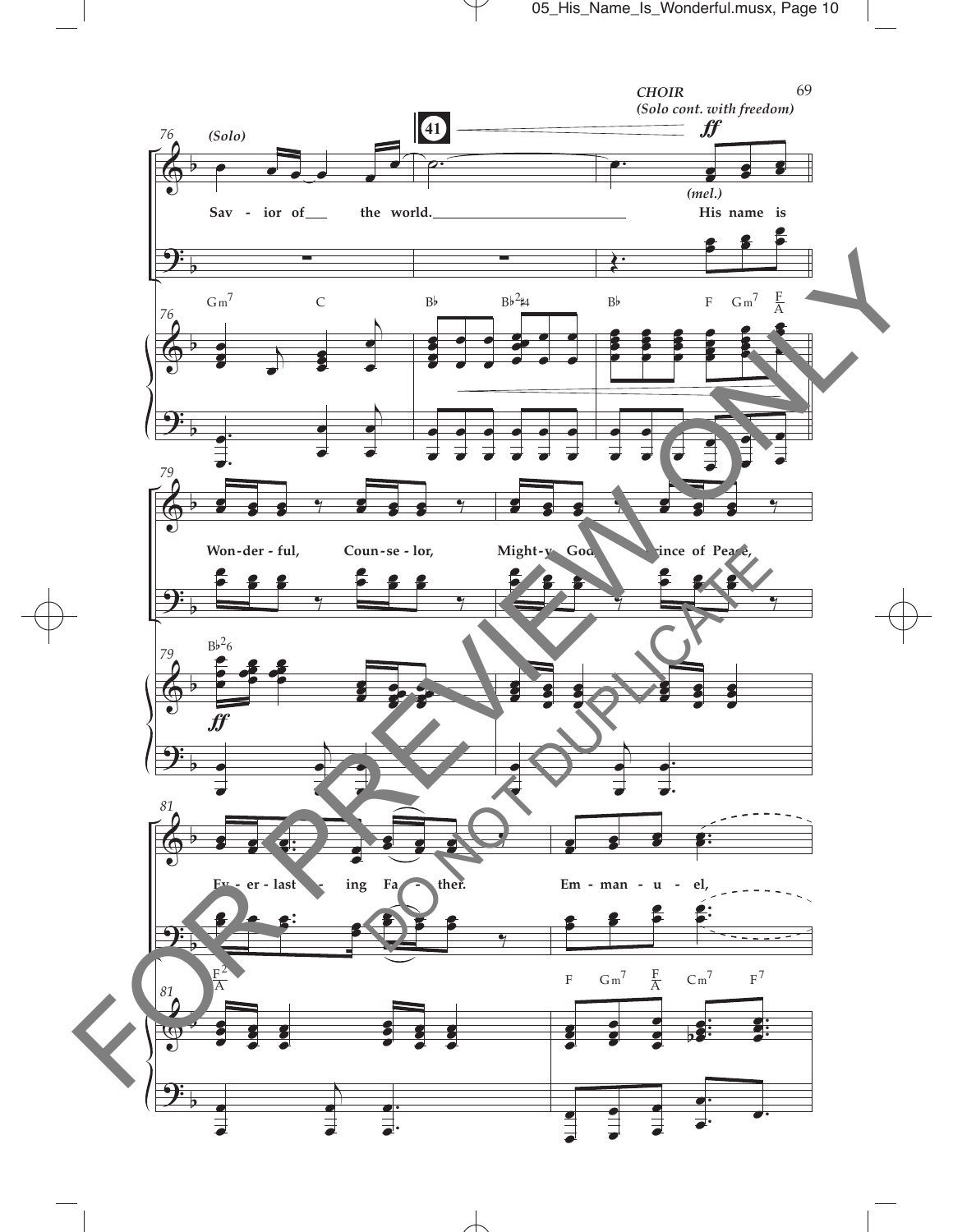05\_His\_Name\_Is\_Wonderful.musx, Page 11

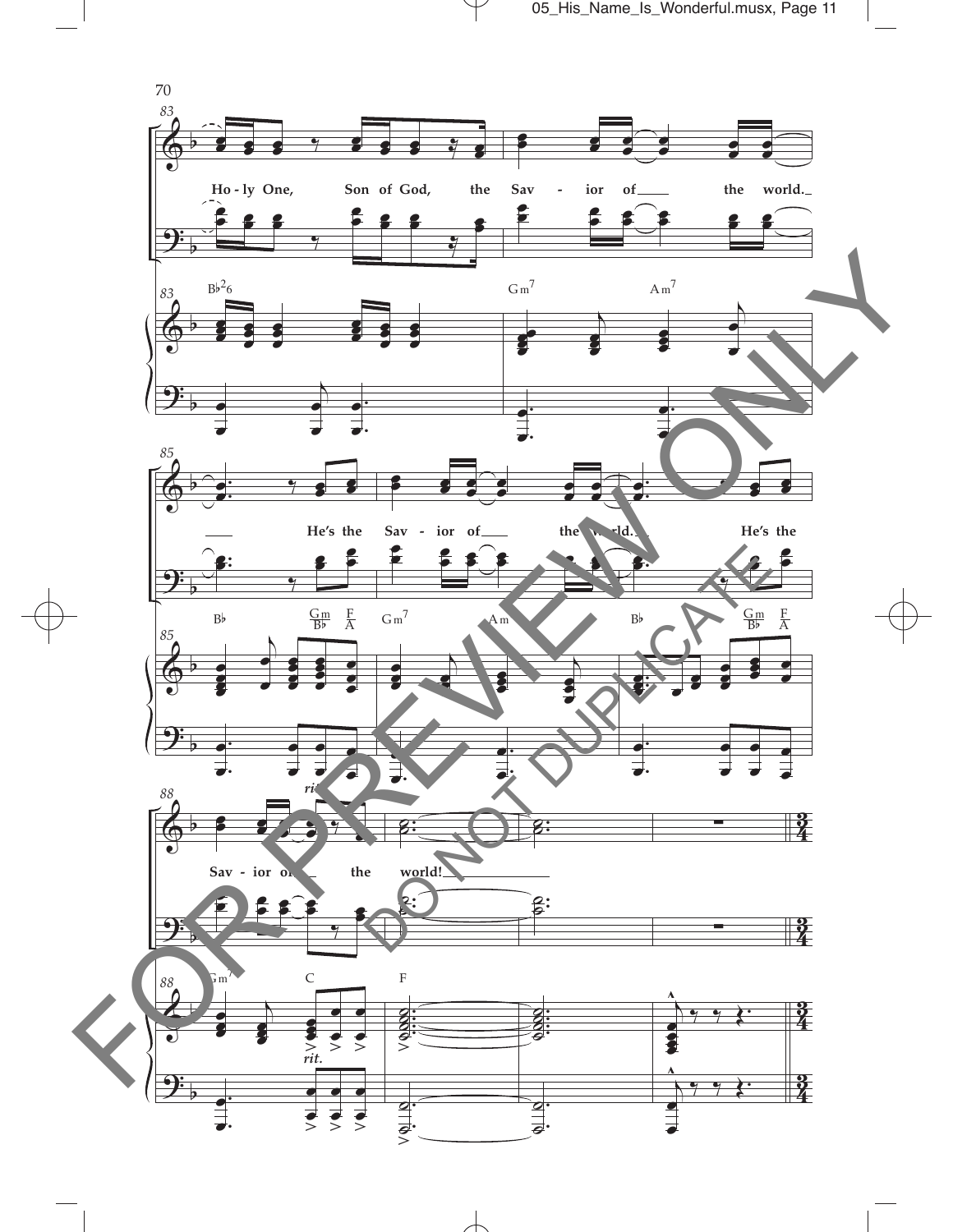

<sup>©</sup> Copyright 1959, renewed 1987 by Manna Music, Inc. All rights reserved. Used by permission.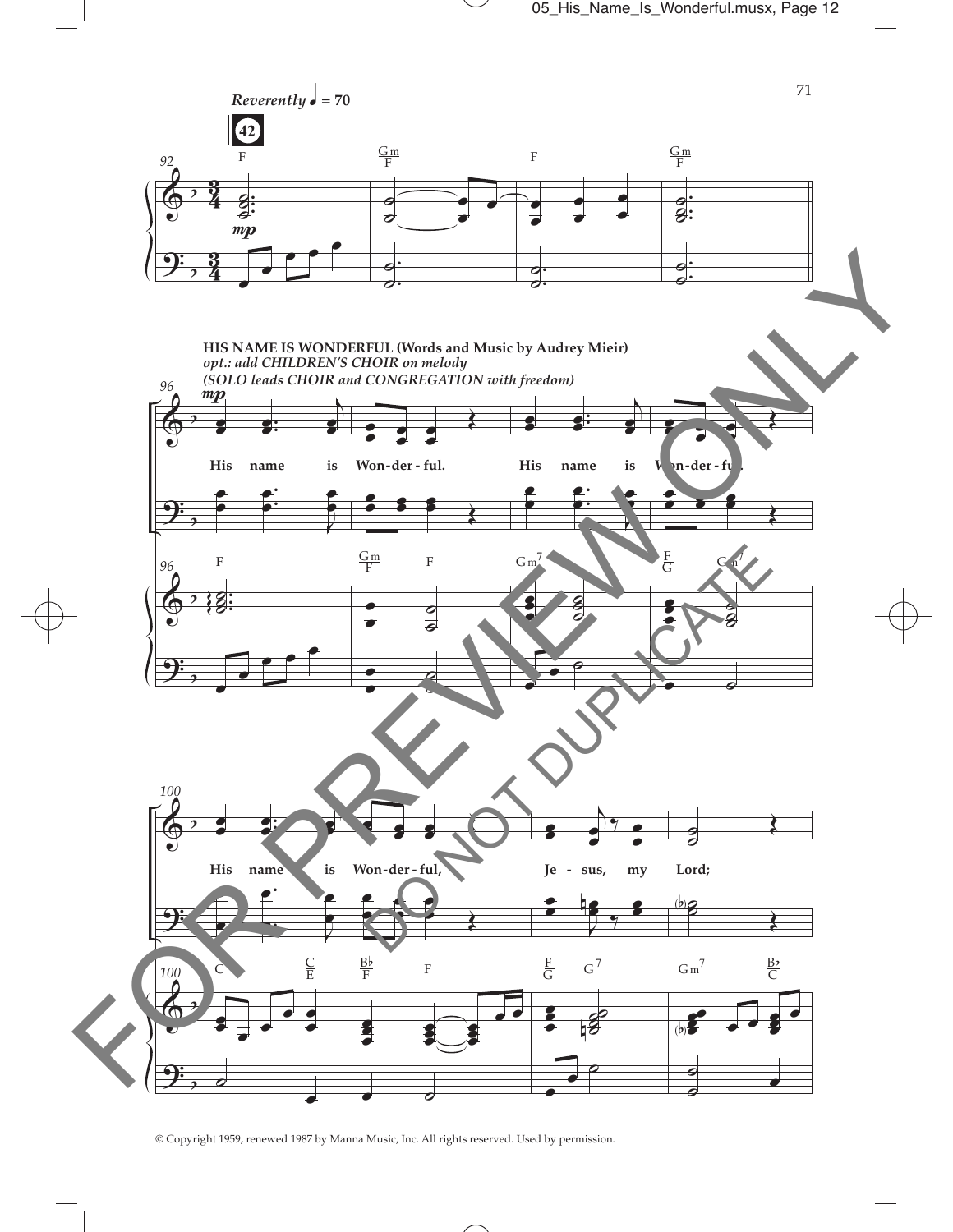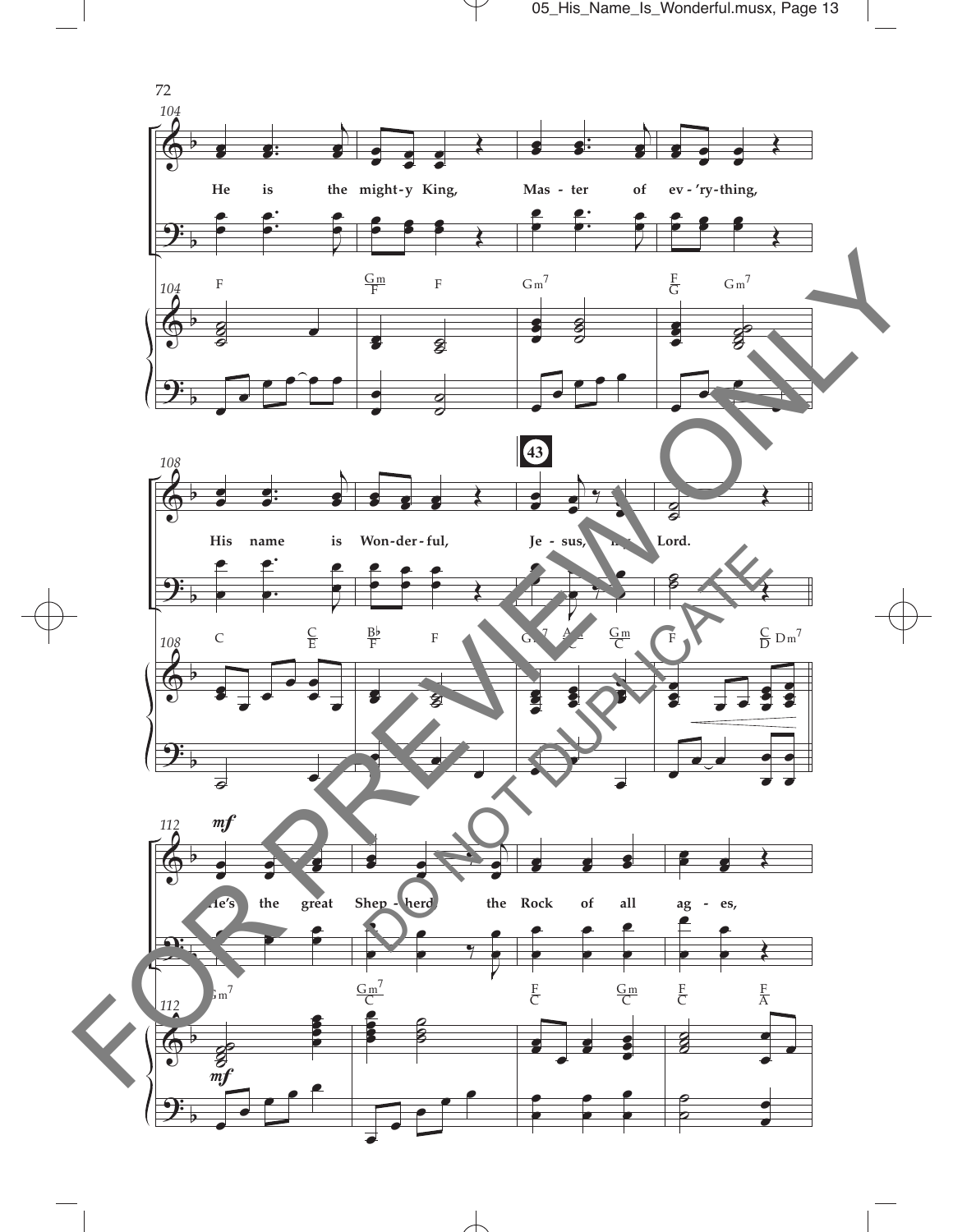